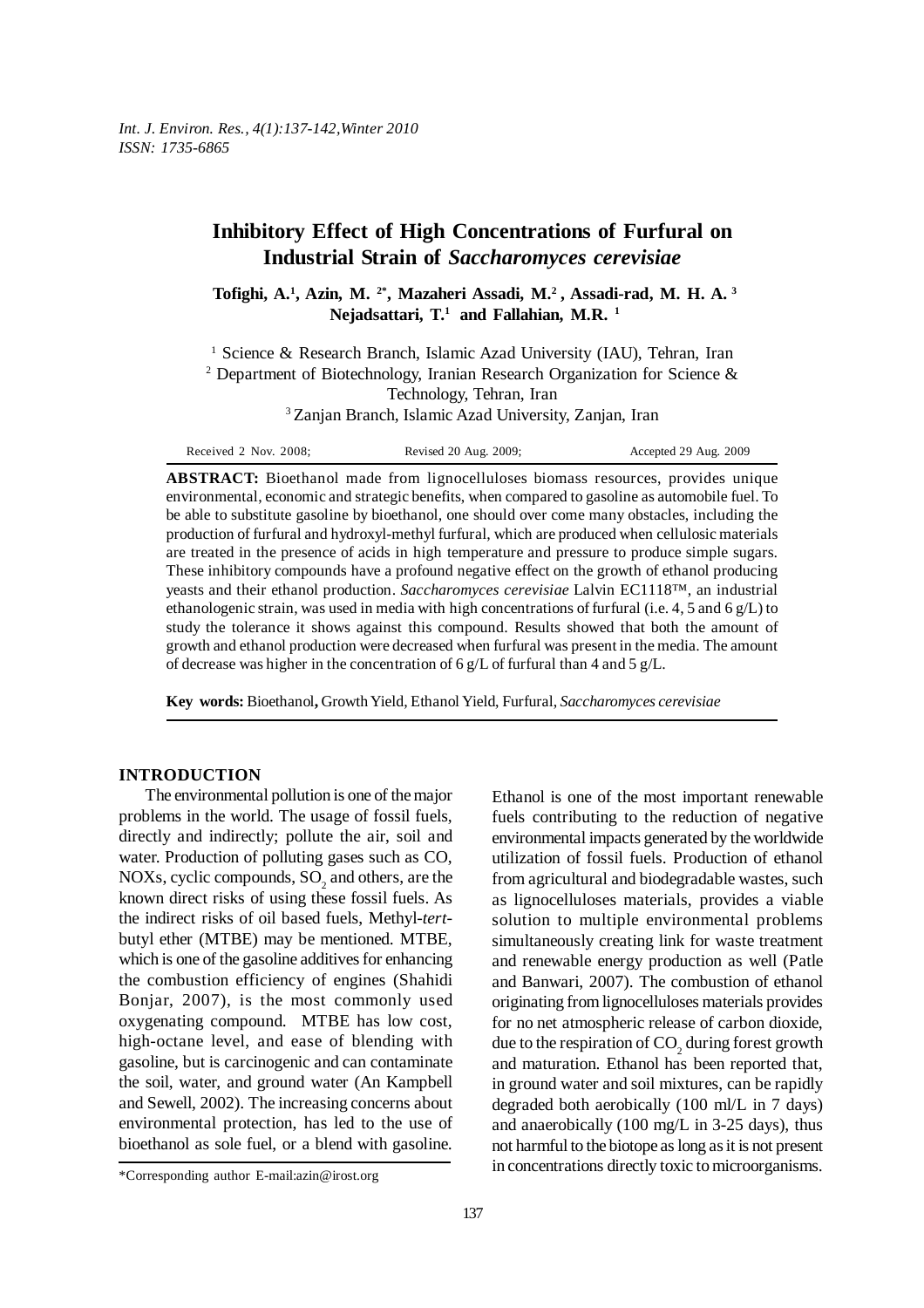The half-time of ethanol in surface water is 6.5 to 26 hours. While ethanol releases volatile organic compounds (VOC) due to its low vapor pressure, degradation of ethanol in the atmosphere is also predicted to be rapid (Cardona and Sánchez, 2007). Bioconversion of lignocelluloses biomass to ethanol requires hydrolysis of the two carbohydrate polymers to their constituent monomeric sugars prior to microbial fermentation. Lignocelluloses hydrolysis has been achieved using either acid (Lee *et al.,* 2000) or enzymes (Sreenath and Jeffries, 2000). Acid hydrolysis is an easy and cheap method to derive sugars from lignocelluloses materials. An important problem in fermentative conversion of lignocelluloses to the ethanol is the severe inhibitory effects often exerted by some byproducts of lignocelluloses hydrolysates such as furfural (Olsson and Hähen-Hägerdal, 1996 and Larsson *et al*., 2000). Furfural has been reported to have inhibitory effects on the specific growth rate, as well as fermentation rate of yeasts (Palmqvist *et al.,* 1999a). In order to avoid such inhibition, various treatments for the detoxification of fermentation inhibitors have been investigated (Klinke *et al.,* 2004). *Saccharomyces cerevisiae* is a common microorganism used for ethanol fermentation industry because of its good tolerance against inhibitors, such as furfural than other candidate microorganisms (Olsson and Hähen-Hägerdal, 1996).

In the present paper, we attempt to show inhibitory effects of different concentrations of furfural on an industrial strain of *Saccharomyces cerevisiae* using batch fermentation with synthetic medium under aerobic and anaerobic conditions.

#### **MATERIALS & METHODS**

The industrial strain of *Saccharomyces cerevisiae* Lalvin EC1118™ from Lallomands (Scott Laboratories, Canada) was used as the test microorganism. The yeast was stored at 4°C on Potato Dextrose Agar (PDA) containing (w/v): Potato (Shaved, boiled and filtered) 30%, Glucose 3% and Agar 1.5%. Pre-culture medium was a synthetic medium containing (w/v): Dextrose 3%, Yeast extract 1%, Ammonium Phosphate 0.06%, Ammonium Sulfate 0.12%. The pH of the media was adjusted to 5.3 by 1 M HCl. Glucose was autoclaved separately. Production medium was a

synthetic medium containing (w/v): Glucose 20%, Yeast extract 1%, Ammonium Phosphate 0.06%, Ammonium Sulfate 0.12%, pH 5.3. Before inoculation, different concentrations of newly distilled pure furfural, between  $0\n-6$  (g/L), was added. The yeast was maintained on PDA slants. After 48 h incubation time at 30°C, one loop-full of cells was transferred to 250-ml Erlenmeyer flasks, containing 50 ml of the pre-culture medium, and incubated on rotary shaker incubator (Clim-O-Shake, Switzerland) at 30°C, 150 rev. min<sup>-1</sup> for 20 h. The pre-culture was transferred at a proportion of 10% (v/v) to the production medium. Furfural was added to the production medium at concentrations of 4.0, 5.0 and 6.0 g/L. Since the growth of the yeast cells should take place in aerobic condition, for the first 8 hours, the flasks were placed on the shaker-incubator, at 30ºC, 150 rev. min-1. After this period, the cultures were aseptically transferred to 100 ml Universal bottles, equipped with rubber stoppers, to which, sterile syringe needles were inserted to release the pressure of produced  $CO<sub>2</sub>$ . The bottles were incubated at 30°C for further 40 h to complete the fermentation under anaerobic condition (Palmqvist *et al.,* 1999a).

The amount of biomass was measured by determining the dry weight of cells obtained by centrifugation of cultures at 10'000 rev. min-1 for 10 min., and drying it at 95ºC for 24 h. Where applicable, the amount of growth was also measured by cell count done by Neobar type counting chamber and/or by measurements of turbidity of cultures against non-inoculated blank samples at 620 nm. by Unicam 8620 UV/VIS spectrometer. Ethanol quantification was achieved by gas chromatography on 14A Shimadzu with an on-column injector system, and flame ionization detector (at  $230$  °C). Separation was effected in a 30 m Carbowax 20M column (diameter 0.2 mm). The initial temperature was programmed to be  $50^{\circ}$ C, which was raised to  $200$  $\rm{C}$  as final temperature with a rate of 5  $\rm{C/min}$ . The carrier gas was  $N<sub>2</sub>$  (50 ml/min). Glucose concentration was measured by enzymatic method (Kit D-Glucose, Chimenzyme, Iran).

Ethanol yield  $(Y_{PS})$  was calculated by the formula (1):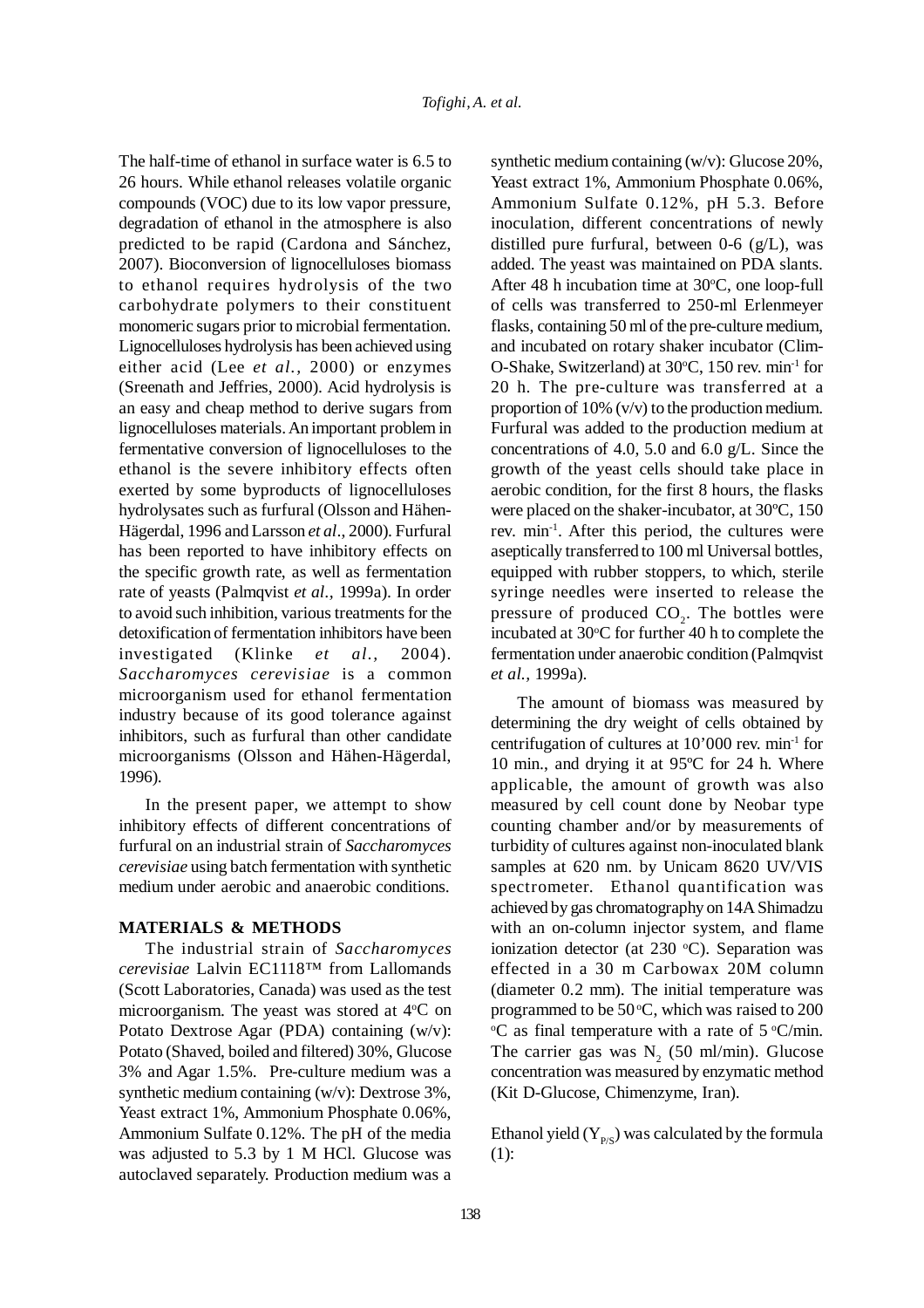$$
Y_{P'_S} = \frac{[EtOH](g/L)}{[Glucose](g/L)}
$$
 (1)

Where, [EtOH] was the concentration of ethanol, produced after 48 h and [Glucose] was the initial concentration of the glucose in the production medium. Biomass yield  $(Y_{X/S})$  was calculated by formula (2) as below:

$$
Y_{X'_S} = \frac{[Biomass](g/L)}{[Glucose](g/L)}
$$
(2)

Where, [Biomass] was the dry weight of yeast cells, obtained after 48 h., and [Glucose] was the initial concentration of the glucose in the production medium (Oliva, *et al.,* 2006).Special growth rate  $(\mu)$  of the microorganism was calculated by formula (3):

$$
\mu_{OD} = \frac{(OD_2 - OD_1)}{(t_2 - t_1)} \times \frac{1}{OD_1}
$$
(3)

Where,  $OD_1$  and  $OD_2$  are the turbidity of yeast cultures at  $t_1$  (time 1) and  $t_2$  (time 2) and  $\mu_{OD}$  is the special growth rate of the yeast, as measured by its differences in culture turbidity.

# **RESULTS & DISCUSSION**

The effect of different concentrations of furfural on *Saccharomyces cerevisiae* EC1118™ was studied. The concentrations chosen were within the range of 0-6 g/L. The glucose consumption, biomass yields  $(Y_{X/S})$ , ethanol yields  $(Y_{P/S})$  and special growth rate of the yeast (µ), were determined in the fermentation course of ethanol. The performance of the yeast, regarding ethanol and biomass production, in these concentrations during the batch cultivation is displayed in Fig. 1. The highest glucose consumption rate after 48 h was obtained for furfural free medium which showed to be 93% of the initial glucose. When to the media was added 4 ,5 and 6 g/L furfural, this figure was decreased to about 60%, 51% and 33%, respectively. This indicated the presence of a negative effect, exerted by high concentrations of furfural, on the glucose uptake and metabolic system.

Depicted results in Fig.1 showed that, while the mean value of produced biomass in furfural free medium was about 0.53 g/100mL, in media containing 4, 5 and 6 g/L furfural, substantial reduction of produced biomass to about 0.31, 0.22 and 0.17 g/100 ml of the medium, is taken place,





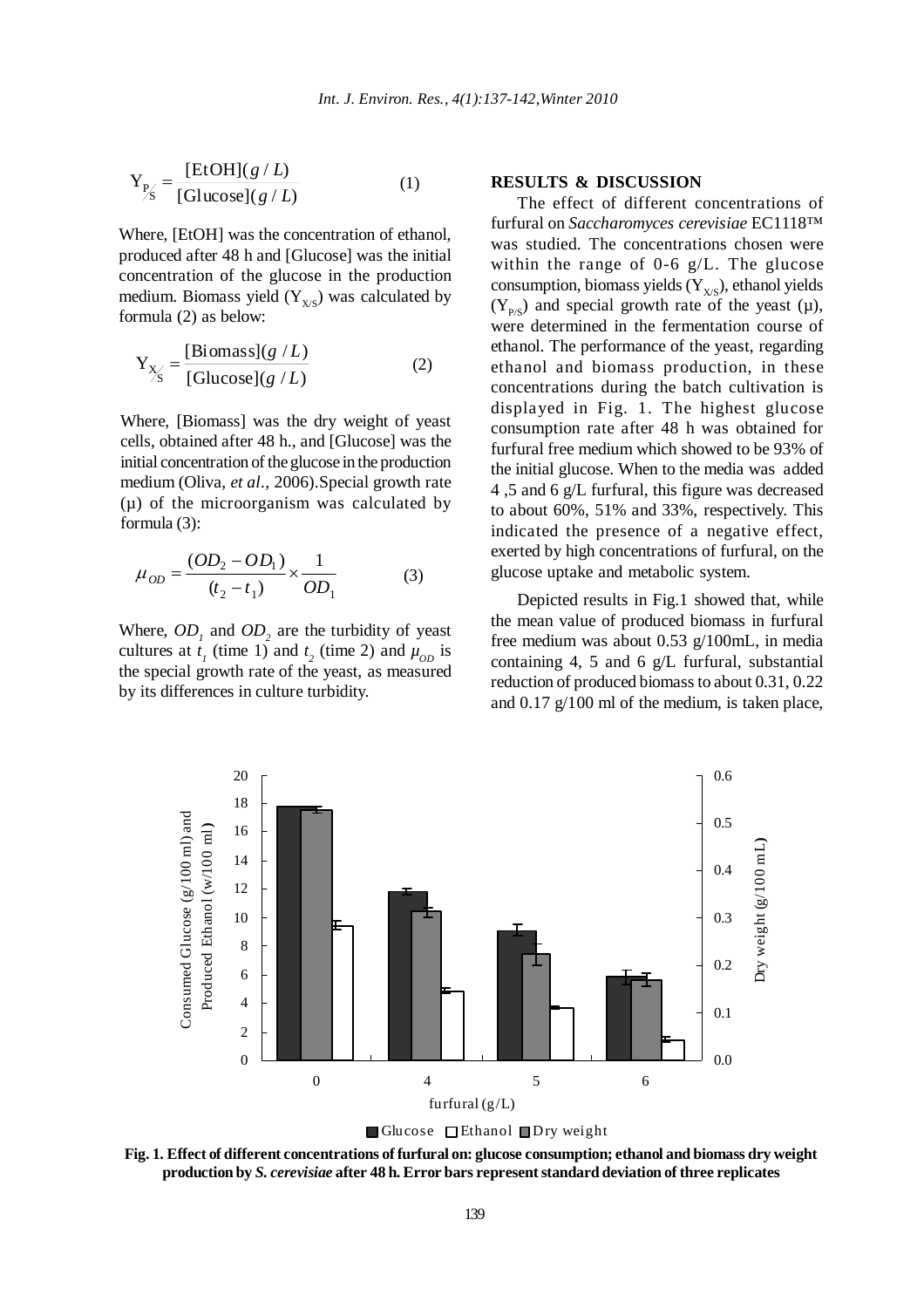respectively. The maximum ethanol concentration produced in furfural free medium was 9.4% (w/ v), while in the media containing 4, 5 and 6 g/L furfural, ethanol production was reduced to 4.8%, 3.7% and 1.4%, respectively. This indicated the sensitivity of yeast cells, to the increased furfuralrelated toxicity of the medium.

By comparing the yields of growth and ethanol production in the above mentioned conditions, furfural in high concentrations showed to be a strong inhibitor for the conversion of glucose to biomass and ethanol by *S. cerevisiae* strain EC1118 (Fig. 2), since according to the formula (3), the "yield", indicates the amount of produced product (ethanol and biomass) to the consumed substrate (glucose).

A normal behavior of ethanol producing cultures of *S. cerevisiae* is that the cell number increases exponentially in the first part of the growth, where aerobic condition presents, and cells are produced as the metabolic output of the glucose consumption, while in the second part of the culture, where anaerobic condition is established intentionally, the cells cease to divide and even decrease in number, and shift to production of ethanol, as metabolic output of consumption of glucose. This phenomenon, regarded as "Pasteur effect", is obvious in the Fig. 3, where the cultures were void of furfural. The turbidity of culture increased in the first 8 h very rapidly, in the first part, but stopped and declined as time passed by. By adding the furfural to the media, the initial growth of the cells, decreased substantially, as is presented in the Table 1. The interesting point was that in the anaerobic part of the fermentation, in the presence of furfural, the growth was not stopped and the cell mass increased slowly. However, the cell concentration did not reach the amount, where the furfural free medium reached. There are some researches, in which the conversion of furfural to furfuryl alcohol in the anaerobic condition is reported (Palmqvist *et al.,*1999b).

**Table 1. Special growth coefficient of** *S. cerevisiae* **in theabsence and presence of furfural**

|                                               | Concentration of furfur al<br>g/L |  |                       |  |
|-----------------------------------------------|-----------------------------------|--|-----------------------|--|
|                                               |                                   |  |                       |  |
| $\mu_{(0-8)}$ (a erobic)                      |                                   |  | 2.05 0.07 0.106 0.097 |  |
| $(8.48)$ (anaerobic) -0.005 0.076 0.048 0.024 |                                   |  |                       |  |



**Fig. 2. Comparison between the yields of ethanol and biomass production in the different furfural concentrations after 48 h by** *S. cerevisiae***. Error bars represent standard deviation of three replicates**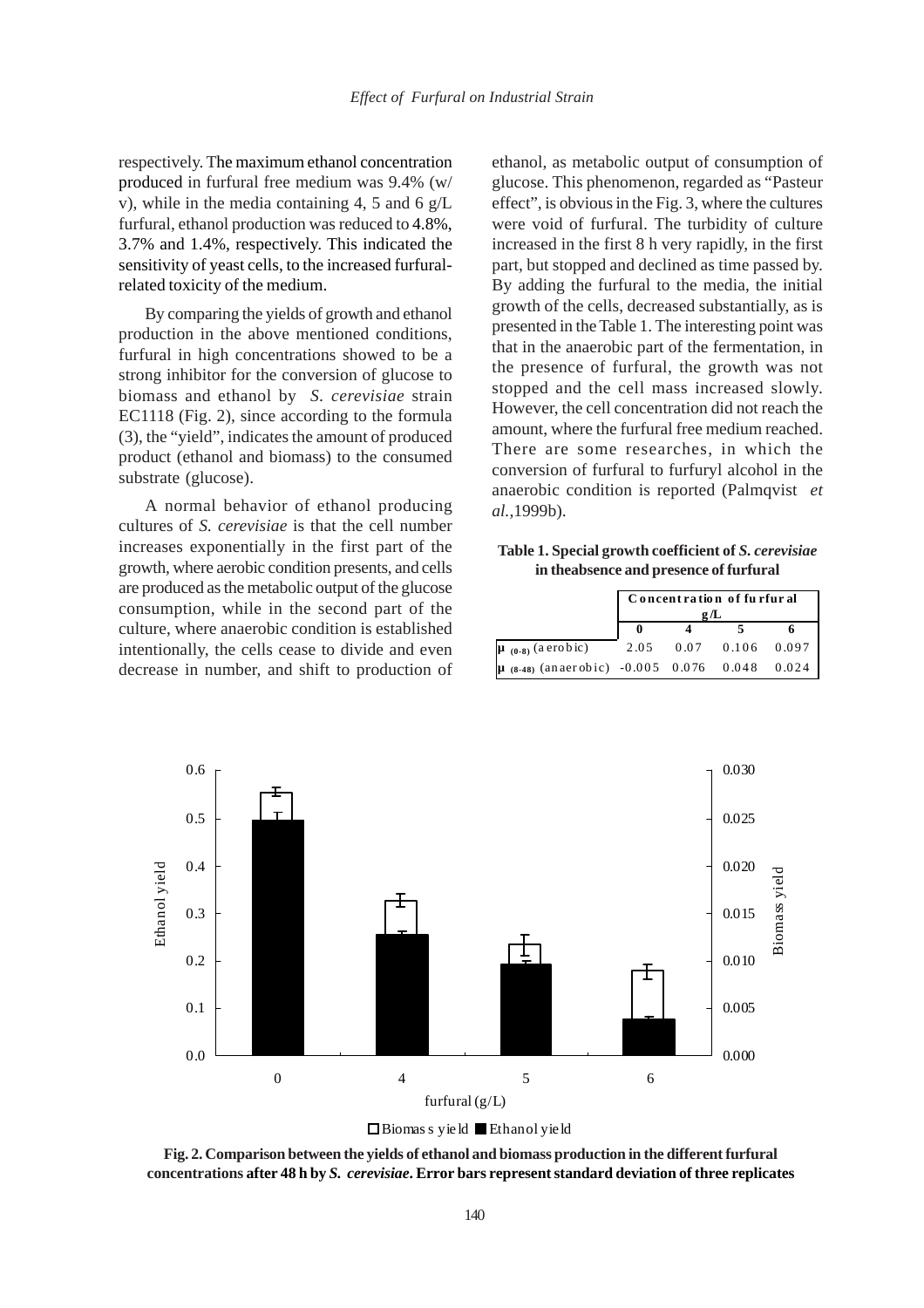

**Fig. 3. Effect of furfural concentration on growth of yeast, as measured by cultures' turbidity, in the aerobic and anaerobic parts of the ethanol fermentation**

The furfural inhibitory effect on growth in anaerobic condition was enhanced by raising the furfural concentration. These results agree with those obtained by Palmqvist et al. (1999b) with *S. cerevisiae* in the presence of 10 g/L of acetic acid and 3 g/L of furfural, suggesting that the presence of furfural, and its reduction to furfuryl alcohol, prevents the formation of glycerol which is necessary to regenerate the excess NADH during fermentation, and to maintain the intracellular redox balance. This decrease in the formation of by-products could explain the positive effect on biomass production in the presence of furfural (Palmqvist *et al.,* 1999b).

The presence of toxic products in fermentation media can produce the following effects: (i) reduction in the specific growth rate (Navarro, 1994 and Olsson, 1996) (ii) decrease in the volumetric productivity of ethanol (Navarro, 1994 and Larsson, 2000; (iii) decrease in the specific productivity of ethanol (Taherzadeh, 2000); (iv) decrease in biomass production (Olsson, 1996). The tolerance to aldehyde compounds is most likely due to the ability of microorganisms to convert these compounds to the corresponding less inhibitory alcohols. In anaerobic environments, most ethanologenic microorganisms (e.g. *S. cerevisiae*) reduce furans to their corresponding alcoholmoieties as a means of detoxification (Taherzadeh, 1999 and Villa, 1992). However, furans at high concentrations exert an inhibitory

effect, interfering with glycolytic enzymes and macromolecule synthesis (Taherzadeh, 1999 and Patle, 2007).

# **CONCLUSION**

The objectives of this study were to investigate the inhibitory effects of high concentrations of furfural (i.e. 4, 5 and 6  $g/L$ ) on the fermentative performance of *S. cerevisiae* strain EC1118 in batch cultures and to determine the amount of glucose consumption, biomass and ethanol production yield of this strain. The results showed that in the applied concentrations of furfural, *S. cerevisiae* strain EC1118 losses its metabolic activity (as could be shown by glucose consumption) and ethanol production capacity. For an economic conversion of lignocelluloses materials to ethanol, further investigations for finding a suitably ethanologenic strain, showing tolerance against furfural, is of great importance.

#### **ACKNOWLEDGEMENT**

The authors wishes to thank the invaluable assistance of Department of Biotechnology, Iranian Research Organization for Science & Technology for making available the laboratory space and equipments, necessary for performing the experiments. We also acknowledge the gas chromatographical analysis of ethanol done by chemical analysis unit of Science & Research Branch, Islamic Azad University (IAU), Tehran, Iran.